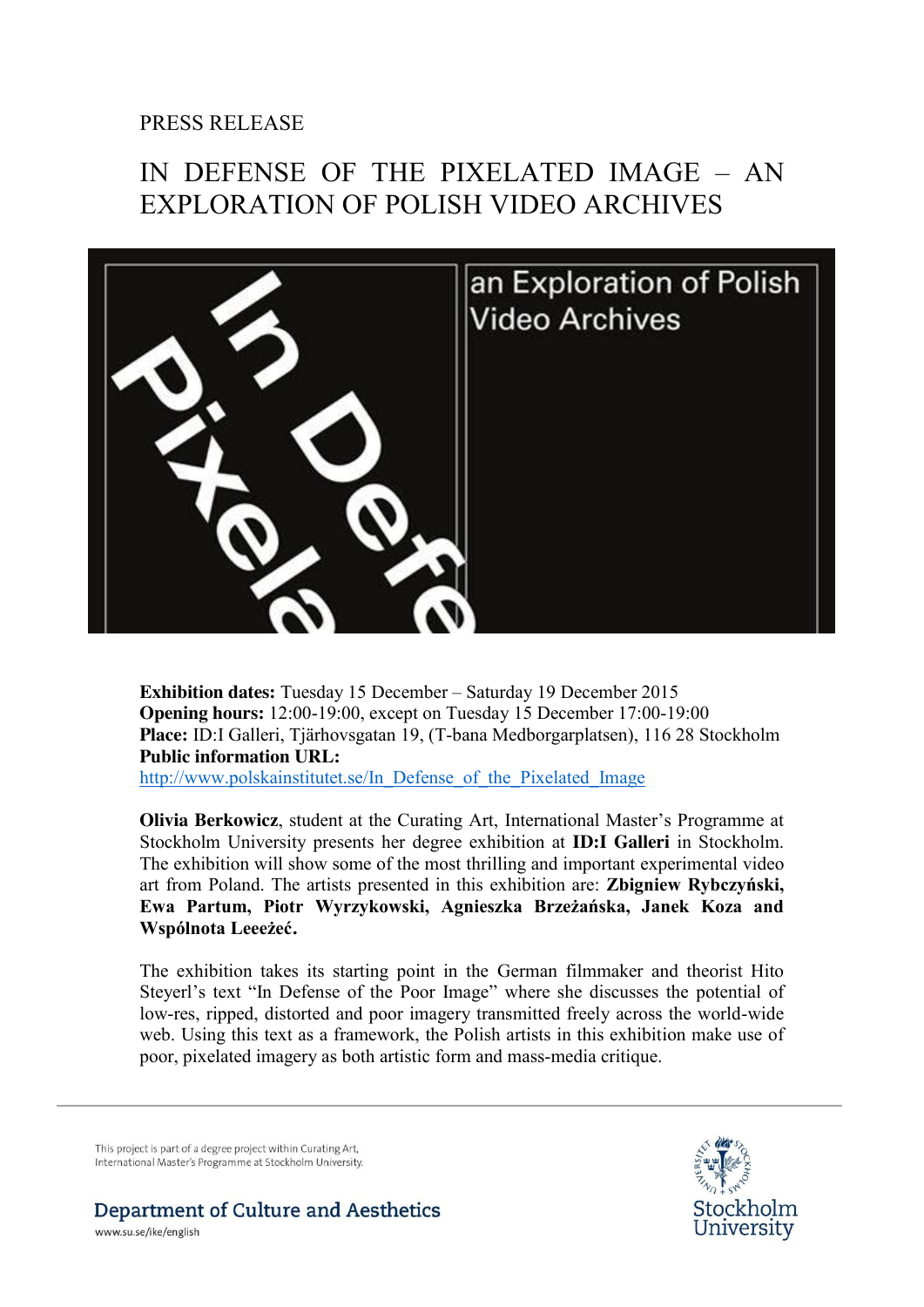Looking at analogue video art in the age of digital transmission, **In Defense of the Pixelated Image** showcases artists' works which have never been screened in Sweden before. This exhibition zooms in on the medium and its materiality in the age of digitization.

**Marika Kuźmicz: Yet Unwritten Story Place: ID:I Galleri, Tjärhovsgatan 19, Stockholm Date: 17 December 2015 Time: 17:00**

Providing context of Polish video art history and her practice, curator and PhD **Marika Kuźmicz** of **Arton Foundation** in Warsaw, Poland is invited to hold a presentation at **ID:I Galleri**.

Event in collaboration with the Polish Institute in Stockholm.

http://www.fundacjaarton.pl/

**Jenny Simm: CHOPPED AND SCREWED Place: ID:I Galleri, Tjärhovsgatan 19, Stockholm Date: 19 December 2015 Time: 19:00**

The artist **Jenny Simm** will hold a live VJ-performance at the closing event of the exhibition. Currently a Fine Art Master's student at **Umeå Academy of Fine Arts,** she is invited to interpret the showcased video art as digital material.

Artistic participation and design: Kristoffer Larberg

Press information: For further information, please contact **Olivia Berkowicz**:

Call: 0708 529723 E-mail: olivia.berkowicz@gmail.com Visit: http://idigalleri.org/

**---**

## **Notes to Editors:**

**Ewa Partum** is one of Poland's most important feminist avant-garde artists, with a special interest in conceptual art, concrete poetry, mail art and performance. In the 1960s and 1970s she was among the first Polish artists to engage with body art and performance in public space. She has exhibited internationally, and notably took part in 'Wack! Art in the Feminist Revolution' at MOCA in Los Angeles, 2007.

This project is part of a degree project within Curating Art, International Master's Programme at Stockholm University.